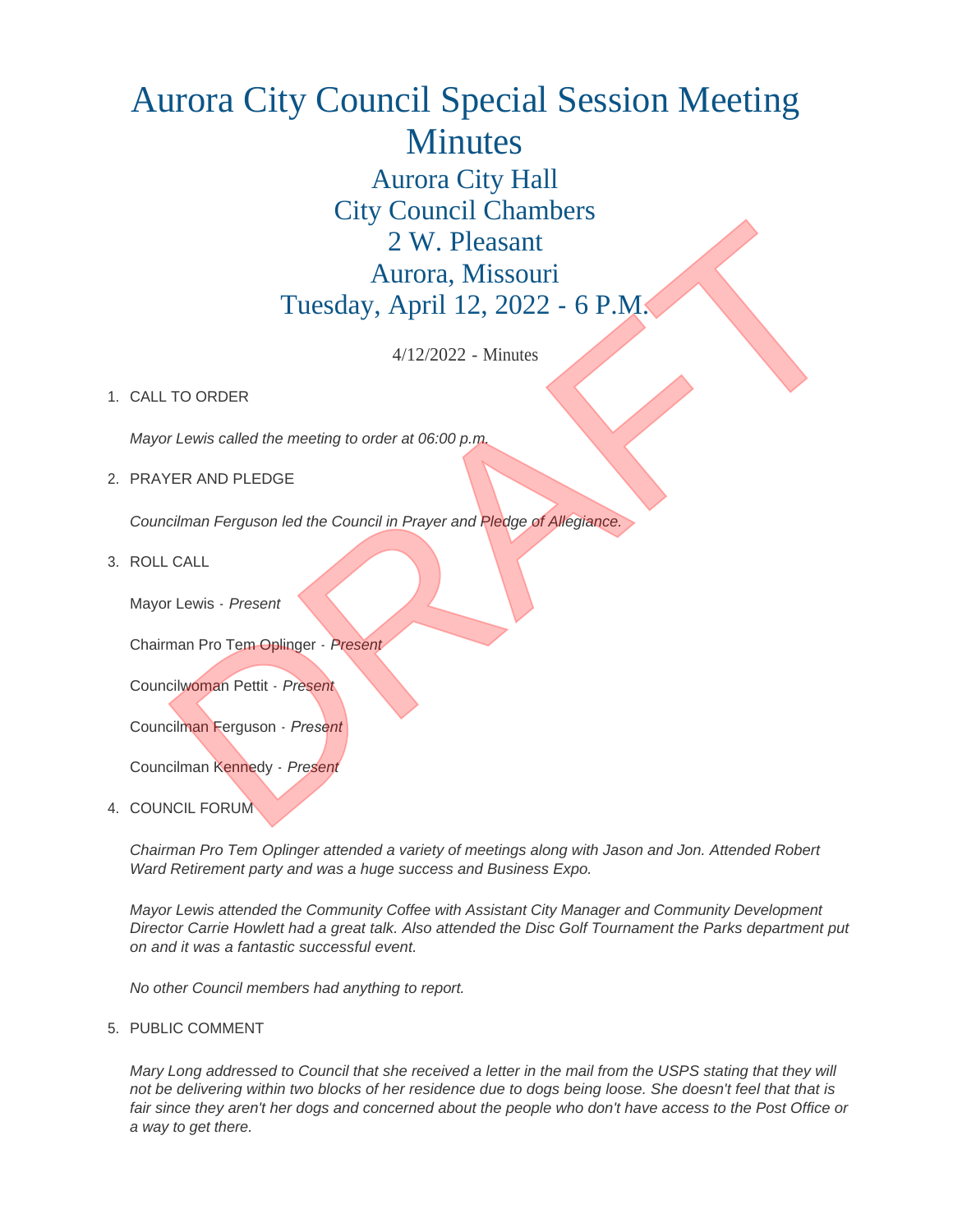*Shelly Brown addressed Council requesting the use of empty City lots for Community Gardens. She would plan to plant common plants for everyone in the community to come get. She said she also has her church to help with the care and upkeep of these properties. She feels it would be a benefit to the City as she would tend to these empty lots so that the City doesn't have to.*

## 6. CONSENT AGENDA

*Chairman Pro Tem Oplinger made a motion to approve the Consent Agenda. Councilman Ferguson seconded the motion. Motion Passed with the votes documented as follows:* man Pro Tem Optinger - Aye<br>
Inded the motion. Motion Passed with the votes documented as follows:<br>
In Lewis-Aye<br>
In an Pro Tem Optinger - Aye<br>
Infinition and Petiti - Aye<br>
Infinition and Petiti - Aye<br>
Infinition and Petiti

*Mayor Lewis-Aye*

*Chairman Pro Tem Oplinger - Aye*

*Councilwoman Pettit - Aye*

*Councilman Ferguson - Aye*

*Councilman Kennedy - Aye*

6.I. Approval Of Minutes - City Council/Park Board Joint - Work Session March 17, 2022

*See Consent Agenda*

6.II. Approval Of Minutes-City Council Regular Session March 22, 2022

*See Consent Agenda*

6.III. Approval Of Minutes-City Council Work Session March 31, 2022

*See Consent Agenda*

6.IV. Approval Of Minutes-City Council Work Session April 5, 2022

*See Consent Agenda*

6.V. March/April Appropriations 2022

*See Consent Agenda*

- 7. NEW BUSINESS
	- First Reading Of Ordinance 2022-3252 Declaring Election Results Of General Municipal Election 7.I.

*Councilman Ferguson made a motion to approve the First Reading of Ordinance 2022-3252 Declaring the General Election Results. Councilman Kennedy seconded the motion. Motion passed with the votes documented as follows:*

Mayor Lewis - *Aye*

Chairman Pro Tem Oplinger - *Aye*

Councilwoman Pettit - *Aye*